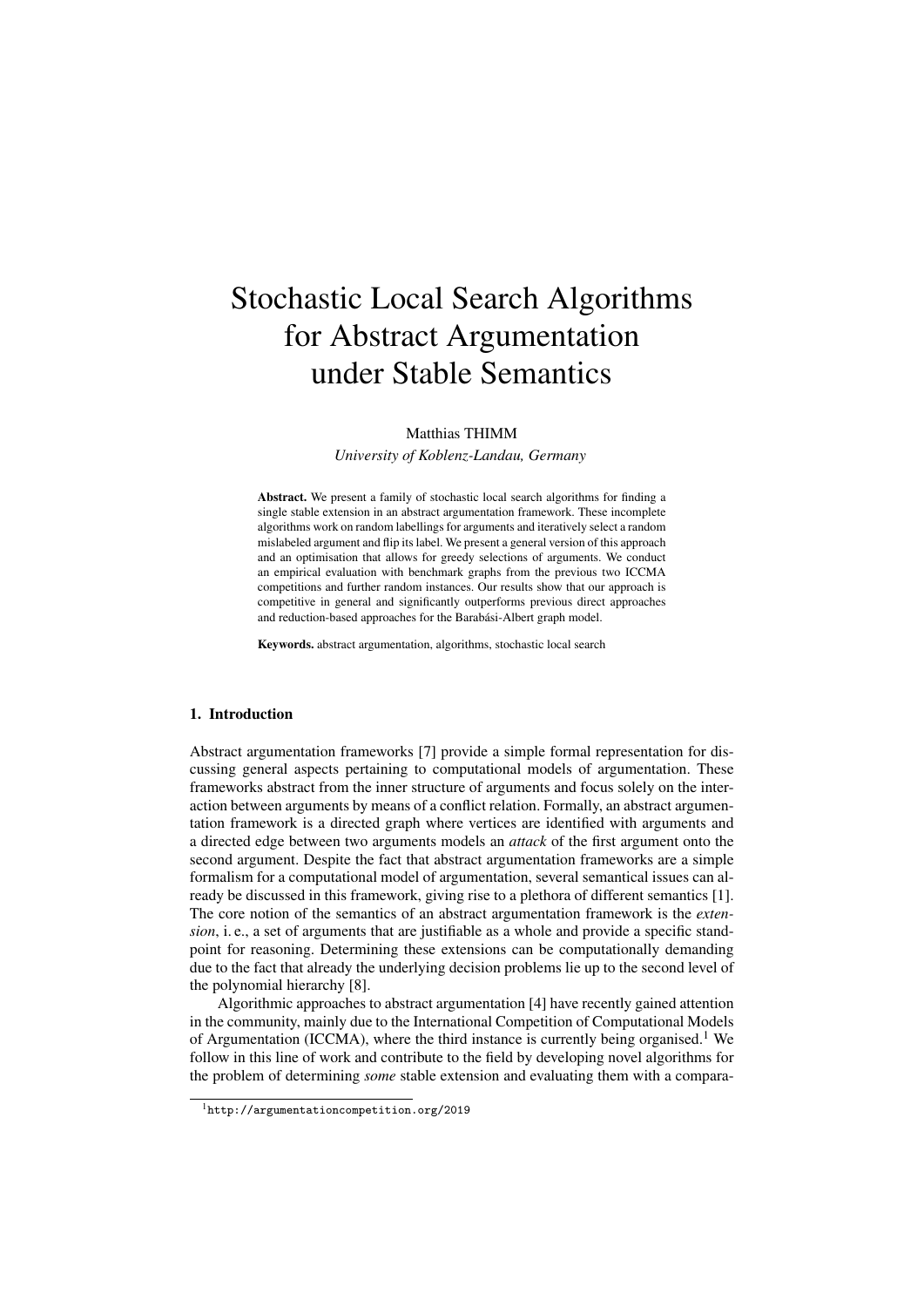tive empirical evaluation with state-of-the-art solvers from the recent two competitions. Our algorithms follow the paradigm of *stochastic local search*, i. e., incomplete optimisation algorithms that aim at reaching an optimal value of a target function by small random changes of the parameters, see e. g. [2, Chapter 6] for a deeper discussion in the context of solving the satisfiability problem (SAT). The core idea of our algorithms is as follows. Considering the labelling approach to the semantics of abstract argumentation frameworks, we start from a labelling that randomly assigns the acceptability status in and out to all arguments of the input argumentation framework. As long as this labelling is not stable—i. e. as long as the arguments labelled in do not form a stable extension we select one mislabelled argument and flip its acceptability status. Albeit being a simple idea it can outperform traditional algorithms, in particular on *random* instances with little structure.

In summary, the contributions of this paper are as follows.

- 1. We develop a family of stochastic local search algorithms for computing a single stable extension of an abstract argumentation framework (Section 4)
- 2. We compare the empirical performance of our approach with state-of-the-art solvers from the previous two competitions (Section 5)

Background on abstract argumentation is given in Section 2, related works are discussed in Section 3, and we conclude with a summary in Section 6.

# 2. Abstract Argumentation

An *abstract argumentation framework* AF is a tuple  $AF = (Arg, \rightarrow)$  where Arg is a set of arguments and  $\rightarrow$  is a relation  $\rightarrow \subseteq$  Arg  $\times$  Arg. For two arguments  $\mathscr{A}, \mathscr{B} \in$  Arg the relation  $\mathscr{A} \to \mathscr{B}$  means that argument  $\mathscr{A}$  attacks argument  $\mathscr{B}$ . For  $\mathscr{A} \in \mathsf{Arg}$  define  $\mathscr{A}^- = \{ \mathscr{B} \mid \mathscr{B} \to \mathscr{A} \}.$  Semantics are given to abstract argumentation frameworks by means of extensions [7] or labellings [3]. In this work, we use the latter. A labelling *L* is a function *L* : Arg  $\rightarrow$  {in, out, undec} that assigns to each argument  $\mathscr{A} \in$  Arg either the value in, meaning that the argument is accepted, out, meaning that the argument is not accepted, or undec, meaning that the status of the argument is undecided. Let  $in(L)$  $\{\mathscr{A} | L(\mathscr{A}) = \text{in}\}\$ and out $(L)$  resp. undec $(L)$  be defined analogously. A labelling L is called *conflict-free* if for no  $\mathscr{A}, \mathscr{B} \in \text{in}(L), \mathscr{A} \to \mathscr{B}$ .

Arguably, the most important property of a semantics is its admissibility. A labelling *L* is called *admissible* if and only if for all arguments  $\mathscr{A} \in \mathsf{Arg}$ 

- 1. if  $L(\mathscr{A}) = \text{out}$  then there is  $\mathscr{B} \in \text{Arg with } L(\mathscr{B}) = \text{in}$  and  $\mathscr{B} \to \mathscr{A}$ , and
- 2. if  $L(\mathscr{A}) = \text{in then } L(\mathscr{B}) = \text{out for all } \mathscr{B} \in \text{Arg with } \mathscr{B} \to \mathscr{A}$ ,

and it is called *complete* if, additionally, it satisfies

3. if  $L(\mathscr{A})$  = undec then there is no  $\mathscr{B} \in \mathsf{Arg}$  with  $\mathscr{B} \to \mathscr{A}$  and  $L(\mathscr{B}) = \text{in}$  and there is a  $\mathscr{B}^{\prime} \in \mathsf{Arg}$  with  $\mathscr{B}^{\prime} \to \mathscr{A}$  and  $L(\mathscr{B}^{\prime}) \neq \mathtt{out}.$ 

The intuition behind admissibility is that an argument can only be accepted if there are no attackers that are accepted and if an argument is not accepted then there has to be some reasonable grounds. The idea behind the completeness property is that the status of an argument is only undec if it cannot be classified as in or out. Different types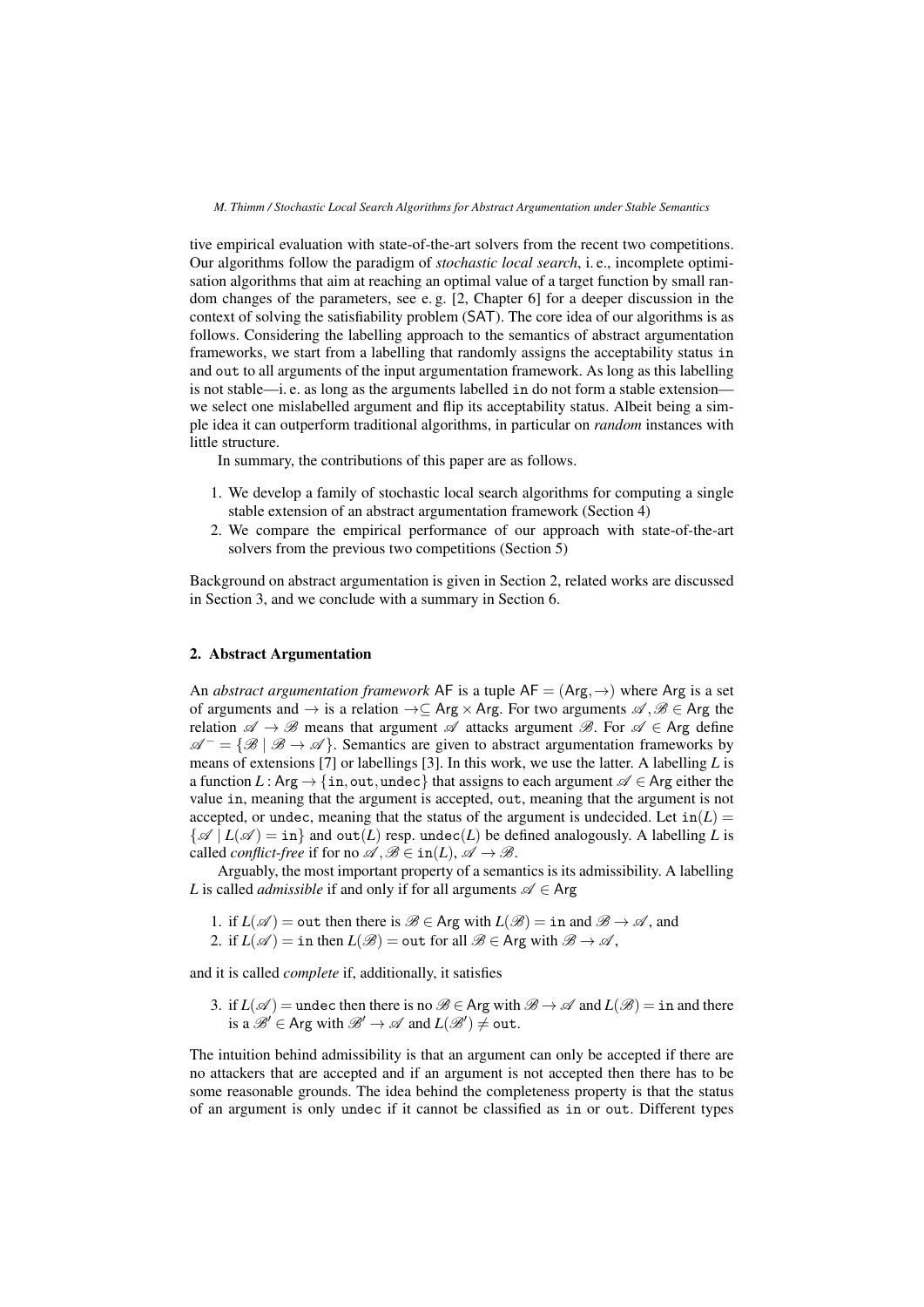of classical semantics can be phrased by imposing further constraints. In particular, a complete labelling *L*

- is *grounded* if and only if  $in(L)$  is minimal,
- is *preferred* if and only if  $in(L)$  is maximal, and
- is *stable* if and only if  $undec(L) = \emptyset$ .

All statements on minimality/maximality are meant to be with respect to set inclusion. If *L* is a complete/grounded/preferred/stable labelling then  $in(L)$  is also called the corresponding complete/grounded/preferred/stable extension.

In this paper we focus on the stable semantics and investigate algorithms that are able to find a single stable labelling of a given abstract argumentation framework AF. Recall that the problem of deciding whether a stable labelling exists is NP-complete [8].

# 3. Related Work

According to [6], algorithms for solving reasoning problems in abstract argumentation can generally be categorised into two classes: *reduction-based* approaches and *direct* approaches.

Reduction-based approaches such as ASPARTIX-D [9,11] and ArgSemSAT [5] translate the given problem for abstract argumentation—such as determining a single stable extension—into another formalism and use dedicated (and mature) systems for that formalism to solver the original problem. For example, ASPARTIX encodes the problem of finding a stable extension in abstract argumentation into the question of finding an answer set of an answer set program [12]. Due to the direct relationship of answer sets and stable models the answer set program only needs to model the semantics of the abstract argumentation framework in a faithful manner and represent the actual framework. ASPARTIX-D then makes use of the Potassco ASP solvers<sup>2</sup> to solve the reduced problem and translate their output back to the original question. Similarly, ArgSemSAT decodes the problem as a SAT instance and uses the Glucose<sup>3</sup> SAT solver to solve the latter. Internally, solvers such as the Potassco ASP solvers and SAT solvers make use of sophisticated search strategies such as *conflict-driven nogood learning* or *conflict-driven clause learning*, see [12,2] for details.

Direct approaches to solve reasoning problems in abstract argumentation are inspired by similar search strategies but directly realise these algorithms for abstract argumentation. For example, solvers such as ArgTools [15] and heureka [13] are based on the DPLL (Davis-Putnam-Logemann-Loveland) backtracking algorithm from SAT solving [2, Chapter 3]. Basically, they exhaustively explore the search space of all possible sets of arguments to determine, e. g., a stable extension but include various optimisations and specific search strategies to prune the search space as much as possible to keep runtime low. Another direct solver, EqArgSolver [16], uses a different approach though, and is inspired by an iteration scheme originally designed to solve problems for probabilistic argumentation [10]. For a more detailed discussion of the different approaches to solving problems in abstract argumentation see [4].

The above approaches to solve reasoning problems in abstract argumentation are complete, i. e., when they terminate they always produce the correct answer. In this pa-

 $^{2}$ http://potassco.sourceforge.net

<sup>3</sup>http://www.labri.fr/perso/lsimon/glucose/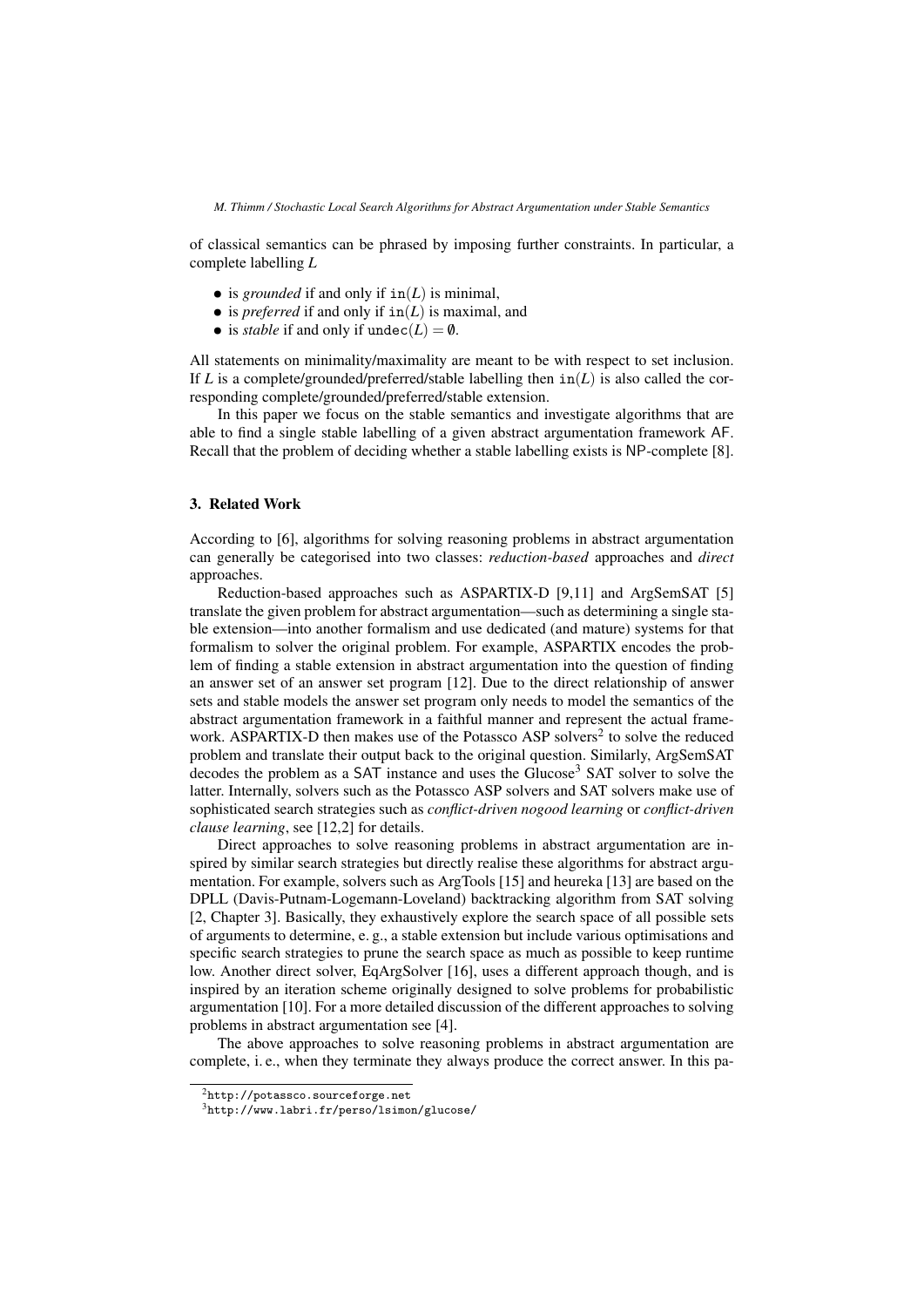per, we will use *stochastic local search*, a non-deterministic and not necessarily complete search procedure. To the best of our knowledge, only the recent work [14] applied stochastic local search to abstract argumentation before. However, Niu et al. address preferred semantics and they approach differs conceptually from ours. They operate on a CNF representation of the extension finding problem and applied the stochastic local search algorithm *Swcca* on that representation instead of the actual graph representation. Therefore, the approach of [14] is reduction-based, while we pursue a direct approach.

The International Competition of Computational Models of Argumentation (IC-CMA) is a bi-annual event that assesses the performance of solvers for various tasks related to abstract argumentation in a competitive setting. In order to compare our approach to state-of-the-art solvers, we used the best three approaches from the last competition<sup>4</sup> (ICCMA'17) from the stable semantics track as reference solvers. These solvers were pyglaf, goDIAMOND, and argmat-sat. In addition, we also included ASPARTIX-D which won the corresponding track in ICCMA'15 but did not participate in IC-CMA'17 due to a conflict of interest. As these four solvers are all reduction-based approaches (pyglaf and argmat-sat are based on SAT-reductions while goDIAMOND and ASPARTIX-D are based on ASP-reductions) we also included all three direct solvers participating in the stable semantics track from ICCMA'17: ArgTools, heureka, and EqArg-Solver. These seven solvers therefore constitute the state-of-the-art in determining a single stable extension, taking different implementation paradigms into account.

## 4. Stochastic Local Search Algorithms

The term *stochastic local search* denotes search algorithms that aim at iteratively improving a target function by small random changes in its arguments. A well-known application for stochastic local search is SAT, in particular due to the GSAT [17] and WalkSAT algorithms [18], see also [2, Chapter 6]. The central idea of the GSAT/WalkSAT algorithm is as follows. Initially, some random interpretation is selected and, as long as this interpretation does not satisfy the input formula, some variable of some unsatisfied clause is selected at random and its truth value is flipped in the interpretation. Eventually, i. e., with probability strictly greater than zero, if the formula is satisfiable then some satisfying interpretation is found in this way. However, note that GSAT/WalkSAT, and stochastic local search in general, is an *incomplete algorithm*. That means in the case of an unsatisfiable formula the GSAT/WalkSAT algorithm will not terminate. In order to obtain practical systems, either a timeout is used and unsatisfiability is proclaimed with some confidence value or such an algorithm is combined with a more efficient algorithm that shows unsatisfiability.

In this section, we will present stochastic local search algorithms for determining a stable extension of an abstract argumentation framework. More precisely, we address the problem SE-ST from the ICCMA competition:

SE-ST Input: An argumentation framework  $AF = (Arg, \rightarrow)$ Output: a stable extension *E* of AF or NO if there are no stable extensions

Our algorithms will be incomplete as well, meaning that they will never output NO in case of non-existence of extensions but (conceptually) loop forever. We will, however,

<sup>4</sup>http://argumentationcompetition.org/2017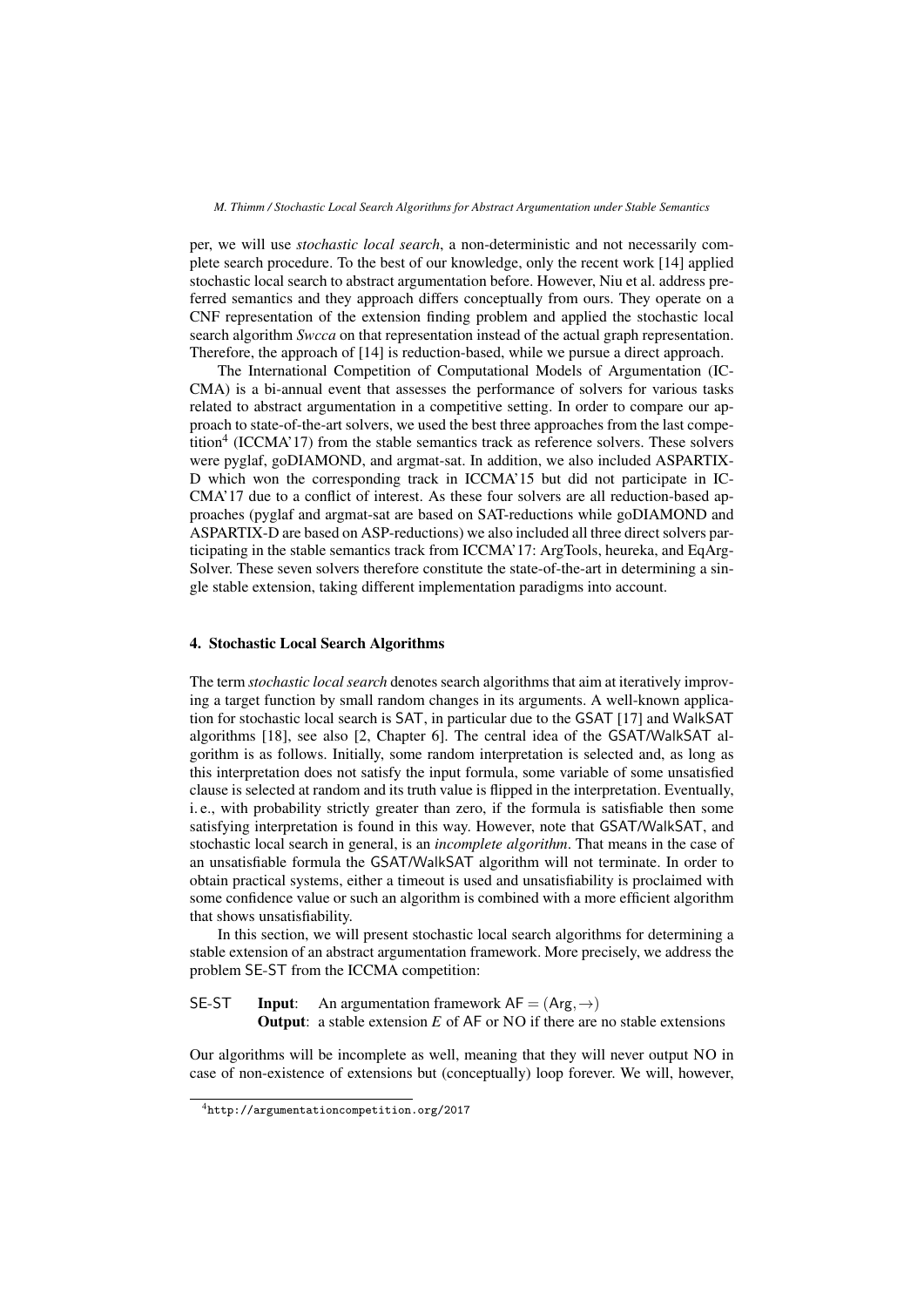constrain the running time of our implementations by providing the algorithm with a maximal number of tries before terminating with a notification of failure.

We proceed in this section as follows. In Section 4.1 we will first present a base algorithm that directly adapts the GSAT/WalkSAT algorithm for the above problem. In Section 4.2 we will present an optimisation by adding deterministic greedy moves to the random moves of the algorithm.

#### *4.1. The base algorithm* WalkAAF

Our base algorithm WalkAAF is a direct implementation of the GSAT/WalkSAT idea outlined above. Instead of working with a propositional interpretation, WalkAAF works with a labelling and each iteration a label of some argument is modified. As our aim is to obtain a stable labelling, we wish to avoid mislabeled arguments defined as follows.

**Definition 1.** Let *L* be a labelling for  $AF = (Arg, \rightarrow)$ . An argument  $\mathscr{A} \in \text{Arg}$  is *mislabeled* in *L* if

- $L(\mathscr{A}) =$ undec, or
- $L(\mathscr{A}) = \text{out}$  and there is no  $\mathscr{B} \to \mathscr{A}$  with  $L(\mathscr{B}) = \text{in}$ , or
- $L(\mathscr{A}) = \text{in and}$ 
	- $∗$  there is  $\mathscr{B} \to \mathscr{A}$  with  $L(\mathscr{B}) \neq$  out or
	- $∗$  there is  $\mathscr{A} \to \mathscr{B}$  with  $L(\mathscr{B}) \neq 0$ ut

The following result follows straightforwardly from the definition of a stable labelling and is given without proof.

Proposition 2. *A labelling L is stable iff there is no mislabeled argument in L.*

Algorithm 1 depicts the WalkAAF*N*,*<sup>M</sup>* base algorithm which implements the GSAT/WalkSAT idea without any optimisations but with restarts [2, Chapter 6]. The algorithm works with two externally given parameters *N* and *M* with  $N, M \in \mathbb{N}$ . The parameter *N* gives the maximal number of runs (=restarts) of the algorithms before the algorithm terminates with a notification of failure (FAIL). The parameter *M* gives the number of iterations in each run. Each run starts with determining some random labelling *L* that labels all arguments with either in or out (line 2). Note that as we wish to obtain a stable labelling, we completely neglect the label undec. If the labelling *L* is already stable then the algorithm terminates (line 4/5) . Otherwise, due to Proposition 2 there is at least one mislabeled argument in *L*. The algorithm selects one of those arguments at random (line 7) and "flips" its acceptance status (lines  $8-11$ ), i.e., if it is currently labeled in it is changed to out and vice versa. The algorithm repeats this process for *M* steps. If we did not find a stable labelling, we do a "restart", i.e., start from a new random labelling. After *N* unsuccessful restarts, the algorithm terminates with FAIL (line 12).

The algorithm WalkAAF $_{N,M}$  is *sound* in the following sense.

Proposition 3. *If L is a labelling returned from a call to* WalkAAF*N*,*<sup>M</sup> on input* AF *then L is a stable labelling of* AF*.*

*Proof.* The only case WalkAAF*N*,*<sup>M</sup>* returns a labelling *L* is in line 5 where stability of *L* is ensured in line 4. $\Box$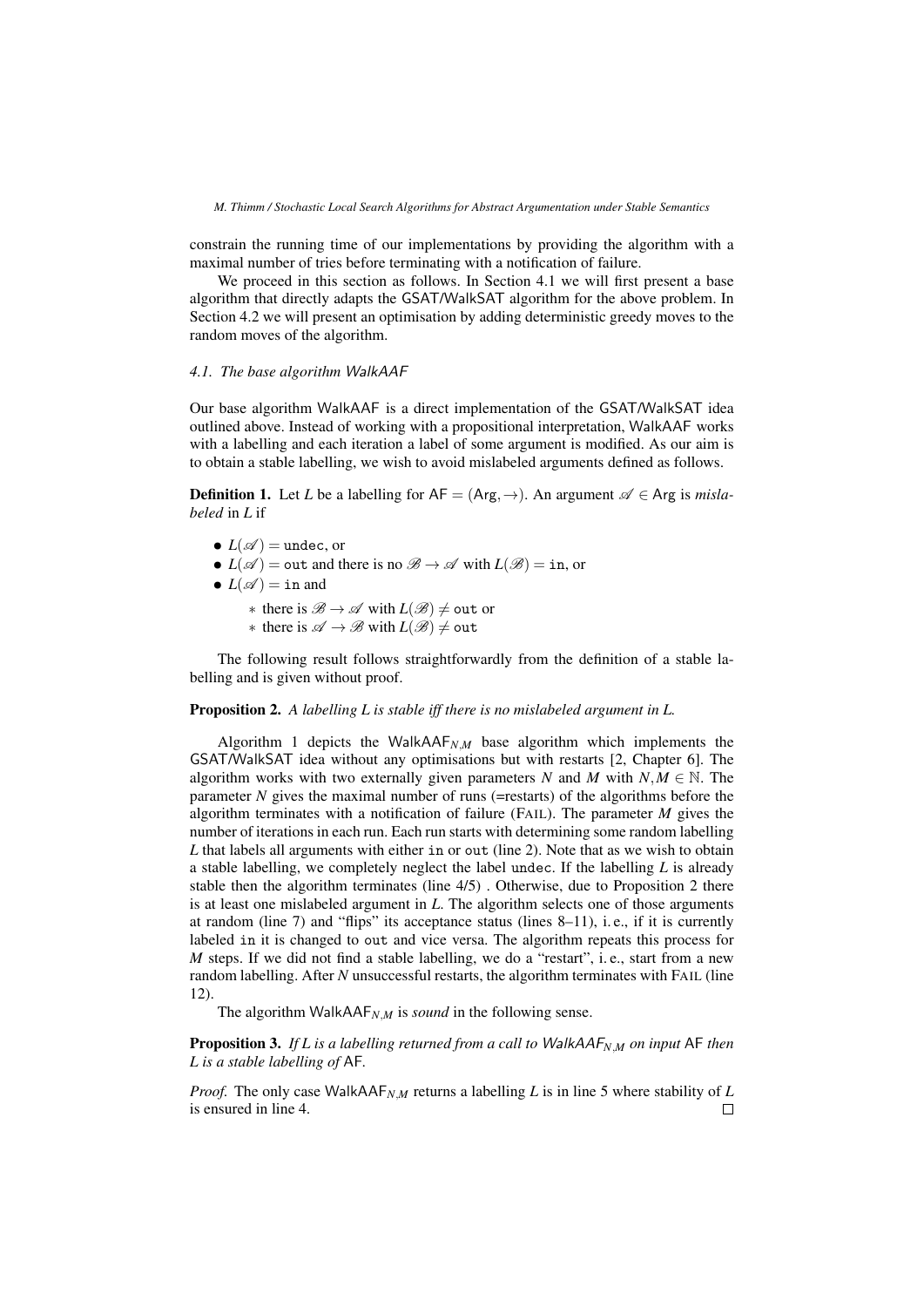*M. Thimm / Stochastic Local Search Algorithms for Abstract Argumentation under Stable Semantics*

**Algorithm 1** WalkAAF<sub>*N*</sub>*M* algorithm (*N,M*  $\in$  N)

|     |                 | <b>Input:</b> $AF = (Arg, \rightarrow)$  | AAF                                               |
|-----|-----------------|------------------------------------------|---------------------------------------------------|
|     | Output: $L$     |                                          | a stable labelling (or FAIL if the search failed) |
|     |                 | 1: for $i = 1, , N$ do                   |                                                   |
| 2:  |                 | $L \leftarrow$ randomize in and out      |                                                   |
| 3:  |                 | for $j = 1, \ldots M$ do                 |                                                   |
| 4:  |                 | <b>if</b> L is stable <b>then</b>        |                                                   |
| 5:  |                 | return L                                 |                                                   |
| 6:  |                 | else                                     |                                                   |
| 7:  |                 |                                          | Pick random mislabeled argument $\mathscr A$      |
| 8:  |                 | if $L(\mathscr{A}) = \text{in}$ then     |                                                   |
| 9:  |                 | $L(\mathscr{A}) \leftarrow \texttt{out}$ |                                                   |
| 10: |                 | else                                     |                                                   |
| 11: |                 | $L(\mathscr{A}) \leftarrow \texttt{in}$  |                                                   |
|     | 12: return FAIL |                                          |                                                   |

Proposition 4. *If* AF *has no stable labellings then any call* WalkAAF*N*,*<sup>M</sup> on input* AF *with finite N*,*M terminates with* FAIL*.*

*Proof.* As AF has no stable labellings line 5 will never be reached in WalkAAF<sub>*NM*</sub>. As both *N* and *M* are finite, eventually line 12 is executed and FAIL is returned.  $\Box$ 

Unfortunately, WalkAA $F_{N,M}$  is not complete as it may return FAIL even if stable labellings exist.

**Example 5.** Consider the argumentation framework in Figure 1. Let  $L_1$  be the labelling defined as

$$
L_1(\mathscr A_1)=\text{in}\quad \ L_1(\mathscr A_2)=\text{out}\quad \ L_1(\mathscr A_3)=\text{in}\quad \ L_1(\mathscr A_4)=\text{out}\quad \ L_1(\mathscr A_5)=\text{in}
$$

Assume  $L_1$  is randomly selected in line 2 of WalkAAF<sub>*N*,*M*</sub>.  $L_1$  is not a stable labelling and argument  $\mathcal{A}_3$  and  $\mathcal{A}_5$  are mislabeled according to Definition 1. Assume  $\mathcal{A}_3$  is selected in line 7 to be relabelled. Then we obtain a new labelling  $L_2$  defined via

$$
L_2(\mathscr A_1)=\text{in}\quad L_1(\mathscr A_2)=\text{out}\quad L_2(\mathscr A_3)=\text{out}\quad L_2(\mathscr A_4)=\text{out}\quad L_2(\mathscr A_5)=\text{in}
$$

Still,  $L_2$  is not stable and argument  $\mathcal{A}_4$  is mislabeled. Now  $\mathcal{A}_4$  is now selected in line 7 to be relabelled. Then we obtain a new labelling *L*<sup>3</sup> defined via

$$
L_3(\mathscr A_1)=\text{in}\quad \ L_3(\mathscr A_2)=\text{out}\quad \ L_3(\mathscr A_3)=\text{out}\quad \ L_3(\mathscr A_4)=\text{in}\quad \ L_3(\mathscr A_5)=\text{in}
$$

Still,  $L_3$  is not stable and arguments  $\mathcal{A}_4$  and  $\mathcal{A}_5$  are mislabeled. Note that this process can be repeated indefinitely (or until the maximum number *M* of iterations is reached) without ever obtaining a stable labelling. However, note that the framework does indeed possess a stable labelling, namely *Lst* defined via

$$
L_{\rm st}(\mathscr{A}_1) = {\tt out} \quad L_{\rm st}(\mathscr{A}_2) = {\tt in} \quad L_{\rm st}(\mathscr{A}_3) = {\tt out} \quad L_{\rm st}(\mathscr{A}_4) = {\tt in} \quad L_{\rm st}(\mathscr{A}_5) = {\tt out}
$$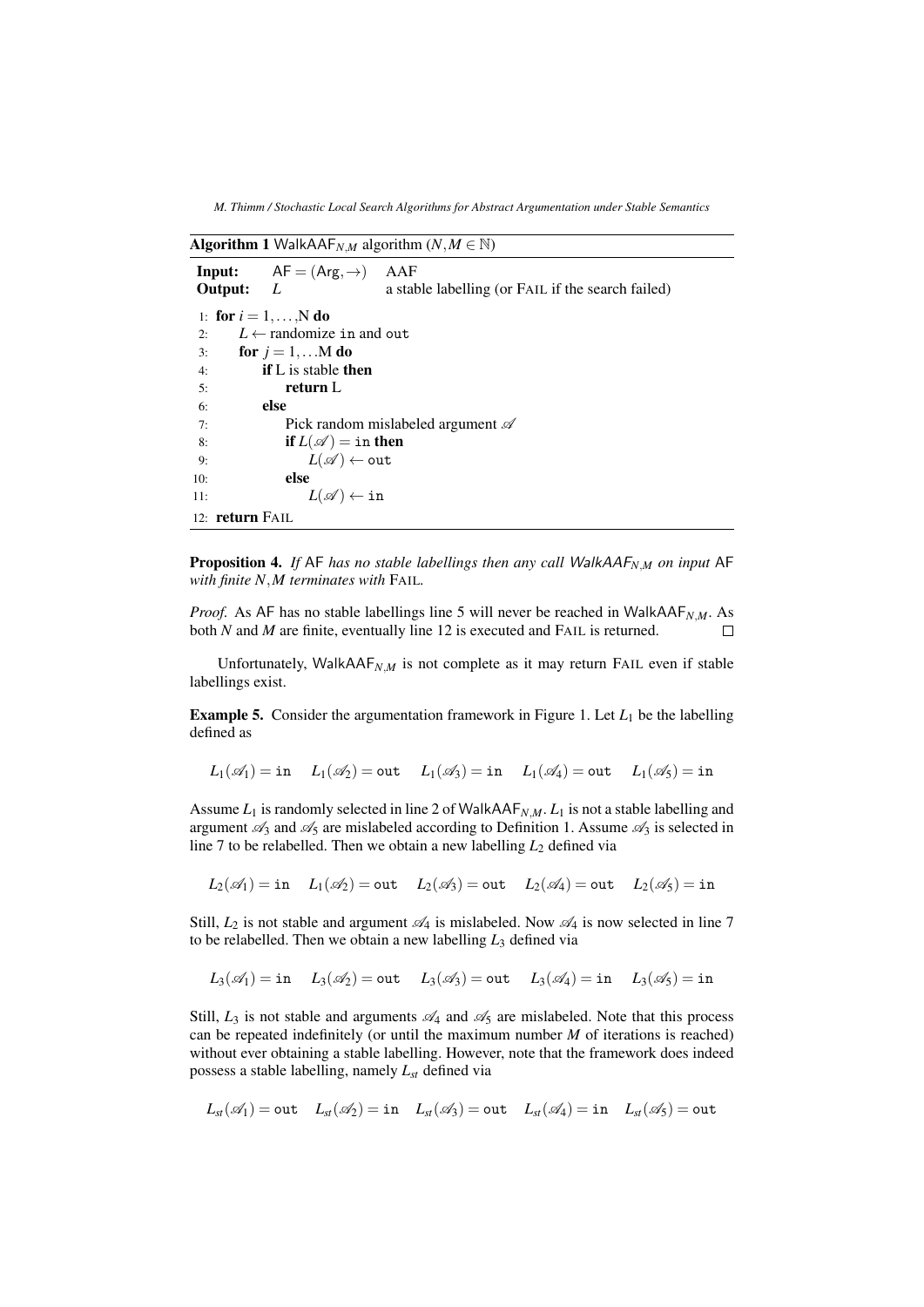

Figure 1. The argumentation framework from Example 5.

We conclude the presentation of the base algorithm WalkAA $F_{N,M}$  with a theoretical analysis of its runtime and space complexity.

**Proposition 6.** For input  $AF = (Arg, \rightarrow)$  and  $N, M \in \mathbb{N}$ , WalkAAF<sub>N,M</sub> runs in worst-case *time of*  $O(NM |Arg|^2)$  *and needs space*  $O(|Arg|)$ *.* 

*Proof.* As lines 2–11 are repeated *N* times we get the factor *N* and as lines 4–11 are repeated *M* times in each outer iteration we get the factor *M*. Note that line 2 needs linear time in Arg (as each argument gets label), assuming that a random choice can be made in constant time. Within lines 4–11 all operations need constant time except line 4 and line 7. Line 4 can be implemented by iterating through all arguments and checking whether they are mislabeled according to Definition 1. This amounts to at most  $|Arg|^2$  and we also get the list of mislabeled arguments, so line 7 becomes constant.

Space complexity of  $O(|Arg|)$  is obvious as only a labelling *L* is used as data structure.  $\Box$ 

The theoretical time complexity of  $O(NM |Arg|^2)$  can be improved by using intelligent data structures and update operations. For example, if a labelling  $L'$  is obtained from a labelling *L* by only flipping the acceptance status of one argument, only arguments directly connected to it may become mislabeled or correctly labelled. Arguments not connected to it either stay mislabeled or correctly labeled. Therefore, the stability check in the next iteration needs only to take new local information into account and will therefore run significantly faster than  $O(|Arg|^2)$ . In our implementation HAYWOOD we incorporated several such optimisations and we report on its empirical performance in Section 5.

#### *4.2. Greedy moves*

The base algorithm WalkAA $F_{N,M}$  makes no distinction between the mislabeled arguments and selects, at each iteration, a mislabeled argument uniformly at random. But already the WalkSAT algorithm [18] takes some more information into account and does, with some certain probability, an occasional *greedy step* instead of a purely random one. In WalkSAT this greedy move consists of flipping a variable that amounts to a maximal number of clauses to be satisfied. For our algorithm WalkAAF<sub>*N*,*M*</sub> we can implement a similar idea by using the notion of *flipping count* defined as follows.

**Definition 7.** Let  $AF = (Arg, \rightarrow)$  be an abstract argumentation framework,  $\mathscr{A} \in \text{Arg}$ , and *L* a labelling. Let  $L_{\overline{A}}$  denote the labelling that is the same as *L* except that  $L_{\overline{A}}(\mathscr{A}) = \text{in}$ if  $L(\mathscr{A}) = \text{out}$  and  $L_{\overline{\mathscr{A}}}(\mathscr{A}) = \text{out}$  if  $L(\mathscr{A}) = \text{in}$ . Then the *flipping count* of  $\mathscr{A}$  wrt. *L*, abbreviated by  $f(L,\mathscr{A})$ , is the number of mislabeled arguments in *L* minus the number of mislabeled arguments in  $L_{\overline{\mathscr{A}}}$ .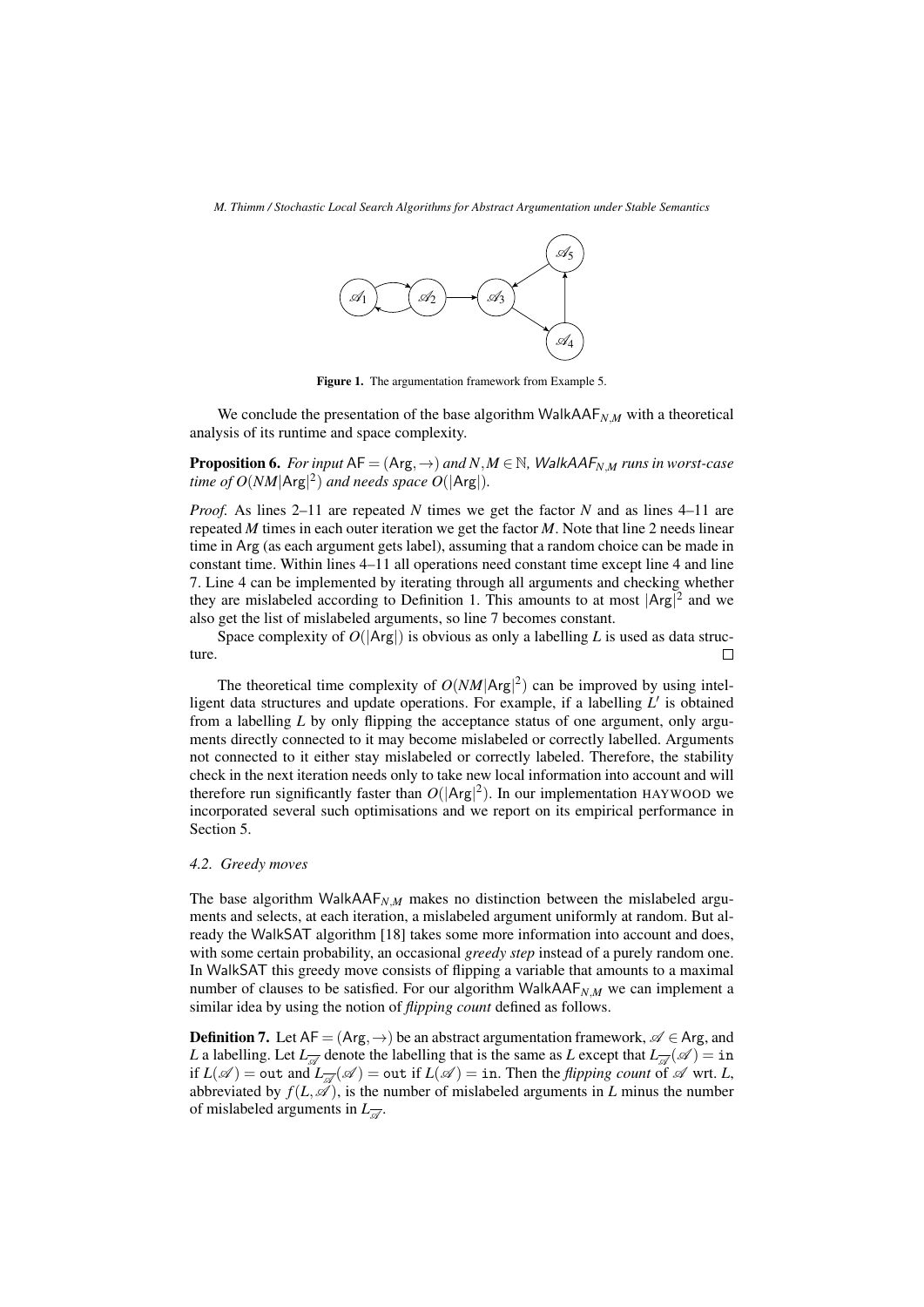In other words, the larger the flipping count of an argument  $\mathscr A$  wrt. *L* the more impact flipping  $\mathscr A$  has for *L* to become a stable labelling.

Example 8. Consider again the argumentation framework in Figure 1 and the labelling *L* given via  $L(\mathscr{A}_1) = \text{out}$ ,  $L(\mathscr{A}_2) = \text{out}$ ,  $L(\mathscr{A}_3) = \text{in}$ ,  $L(\mathscr{A}_4) = \text{in}$ , and  $L(\mathscr{A}_5) = \text{out}$ .

Note that there are four mislabeled arguments in *L*:  $\mathcal{A}_1$ ,  $\mathcal{A}_2$ ,  $\mathcal{A}_3$ ,  $\mathcal{A}_4$ . If we would flip the acceptance status of  $\mathcal{A}_1$ , thus obtaining a labelling *L'* with  $L'(\mathcal{A}_1) = \text{in}$ ,  $L'(\mathcal{A}_2) =$ out,  $L'(\mathscr{A}_3) = \text{in}, L'(\mathscr{A}_4) = \text{in}, \text{ and } L'(\mathscr{A}_5) = \text{out}, \text{ there would be two mislabeled ar$ guments left:  $\mathcal{A}_3$  and  $\mathcal{A}_4$ . Therefore,  $f(L,\mathcal{A}_3) = 2$ . Similarly we get

 $f(L, \mathscr{A}_2) = 0$   $f(L, \mathscr{A}_3) = 1$   $f(L, \mathscr{A}_4) = 1$   $f(L, \mathscr{A}_5) = -1$ 

Our first extension of WalkAAF<sub>*N*,*M*</sub> now takes another external parameter  $G \in [0,1]$ and every time some argument has to be selected in line 7 of Algorithm 1, with probability *G* some argument with maximal flipping count is selected, instead of a random mislabeled one. We denote this new algorithm by WalkAA $F_{N,M}^G$  and, due to space limitations, do not provide the full listing.

Note that adding the occasional greedy move to WalkAAF*N*,*<sup>M</sup>* does not change the soundness and incompleteness of the algorithm, nor the runtime and space complexity analysis. In fact, keeping track of the flipping counts of all arguments and selecting one with maximal value can be efficiently realised using Fibonacci heaps, which support update and extraction operations in (amortised) constant and logarithmic runtime, respectively, and need only linear space.

#### 5. Experiments

In the following, we experimentally evaluate the performance of the different variants of our algorithm. First, we discuss how different parameter settings affect the overall performance. Second, we compare the performance of our optimised algorithm with stateof-the-art argumentation solvers. As benchmark graphs for all our experiments, we used (subsets of) graphs used in the First and Second International Competitions on Computational Models of Argumentation (ICCMA15<sup>5</sup> and ICCMA17<sup>6</sup>), see also [19], as well as random graphs based on the Barabási-Albert model generated using AFBenchGen2<sup>7</sup>. As our algorithms are incomplete they are not able to produce correct results for graphs that do not have a stable extension. Therefore, graphs where no solver (neither our solver nor any of the state-of-the-art solvers) was able to produce a stable extension, were omitted in all our experiments. We provide some details on the benchmark graphs below.

# *5.1. Implementation details*

The algorithms from Section 4 have been implemented in the solver HAYWOOD which is written in C, licensed under LGPLv3, and available online<sup>8</sup>. As a preprocessing step, the solver first computes the grounded labelling of an input argumentation framework and removes both the arguments labelled in and out in the grounded labelling from the ar-

<sup>5</sup>http://argumentationcompetition.org/2015/

<sup>6</sup>http://argumentationcompetition.org/2017/

<sup>7</sup>https://sourceforge.net/projects/afbenchgen/

<sup>8</sup>http://taas.tweetyproject.org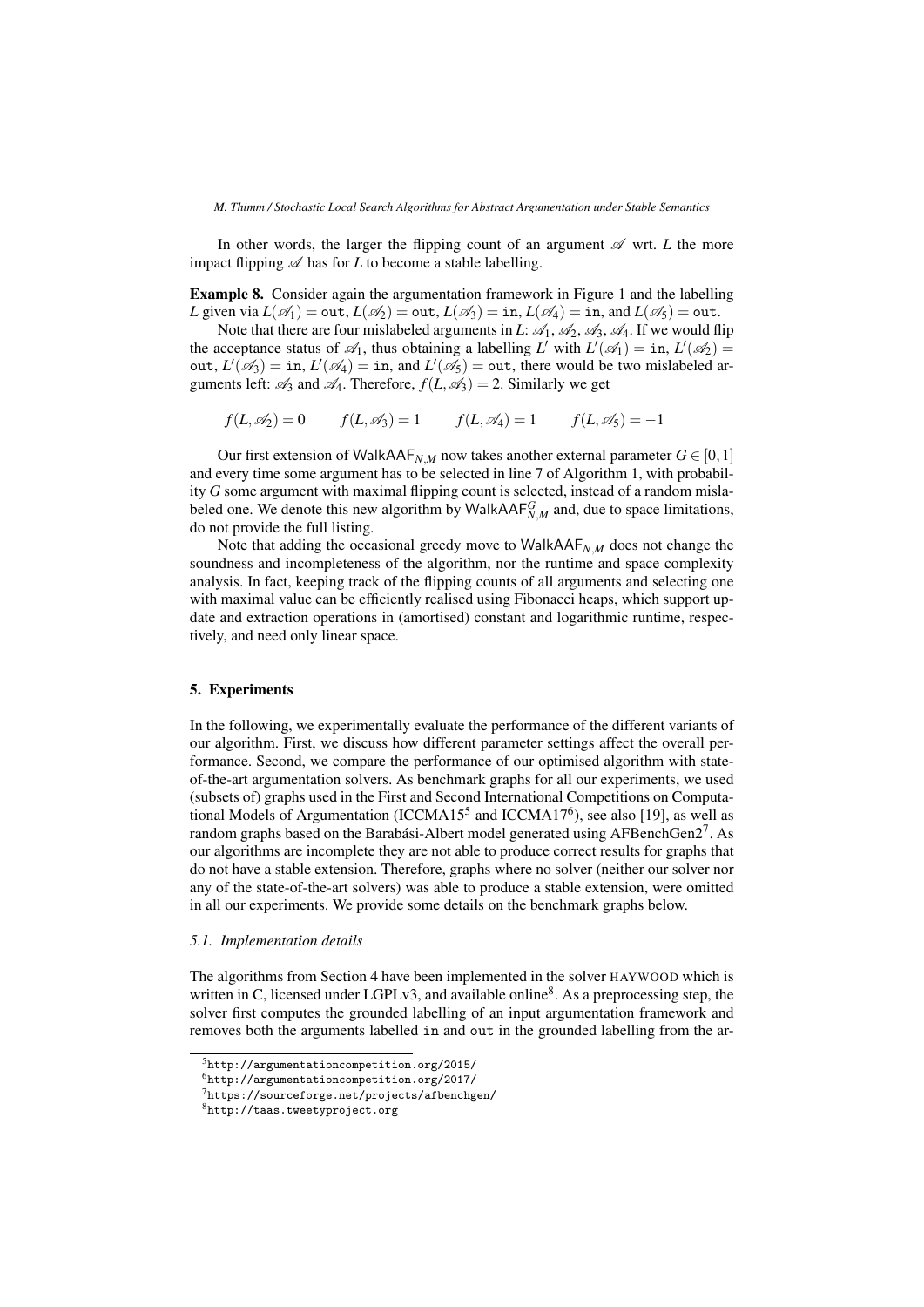

Figure 2. Influence of the parameters of WalkAAF on performance; for all experiments we set  $N = \infty$  but set a timeout of 10 minutes; all data points are averaged over 3 runs

gumentation framework. By doing so, we avoid risking to label arguments differently by the stochastic local search later that are already predetermined by the grounded labelling (recall that all arguments labelling in by the grounded labelling are also labelled in by every stable labelling). After a stable labelling has been determined on the remaining framework, all arguments previously removed are re-introduced with their correct label from the grounded labelling.

In order to implement greedy moves, HAYWOOD uses a Fibonacci heap as priority queue. Whenever an argument is re-labeled, the flipping counts of this argument and all neighbouring arguments are recomputed and updated in the Fibonacci heap. If a greedy move is selected, the top argument of the Fibonacci heap is taken.

# *5.2. Parameter optimisation*

A first series of experiments aims at optimising the two parameters of our algorithm, the frequency of restarts *M* and the probability of making a greedy move *G*. For all experiments we set (conceptually)  $N = \infty$  but introduced a time out after 10 minutes. For the parameter optimisation we used the 5th data set of ICCMA'15, which contains supposedly the hardest instances for stable semantics. Out of the 24 benchmark graphs in this set 20 graphs possessed at least one stable extension and only these were considered in the following. For the parameter *M* we quickly discovered a (linear) dependency of the number of arguments of a framework and suitable choices for *M*. In other words, if a framework has more arguments, *M* must be proportionally larger. This is quite obvious as stochastic local search needs, in the best case, linearly more time on linearly larger frameworks. We therefore decided to define *M* always as a factor in terms of the number of arguments of the framework at hand. For example, setting  $M = 8 |Arg|$  means that we set *M* to the value 8 times the number of arguments in the individual framework.

We ran HAYWOOD on the 20 benchmark graphs with parameters  $M \in \{1 | Arg|, \ldots,$  $20|Arg$ } and  $G \in \{0.1,\ldots,0.9\}$  and counted the number of graphs that could be solved within the time limit of 10 minutes. We ran this experiment three times and took the average number of solved graphs for each parameter combination.

Figure 2 shows the results of the parameter optimisation. In particular, Figure 2 (a) shows how many graphs could be solved with three different but fixed values for *G* and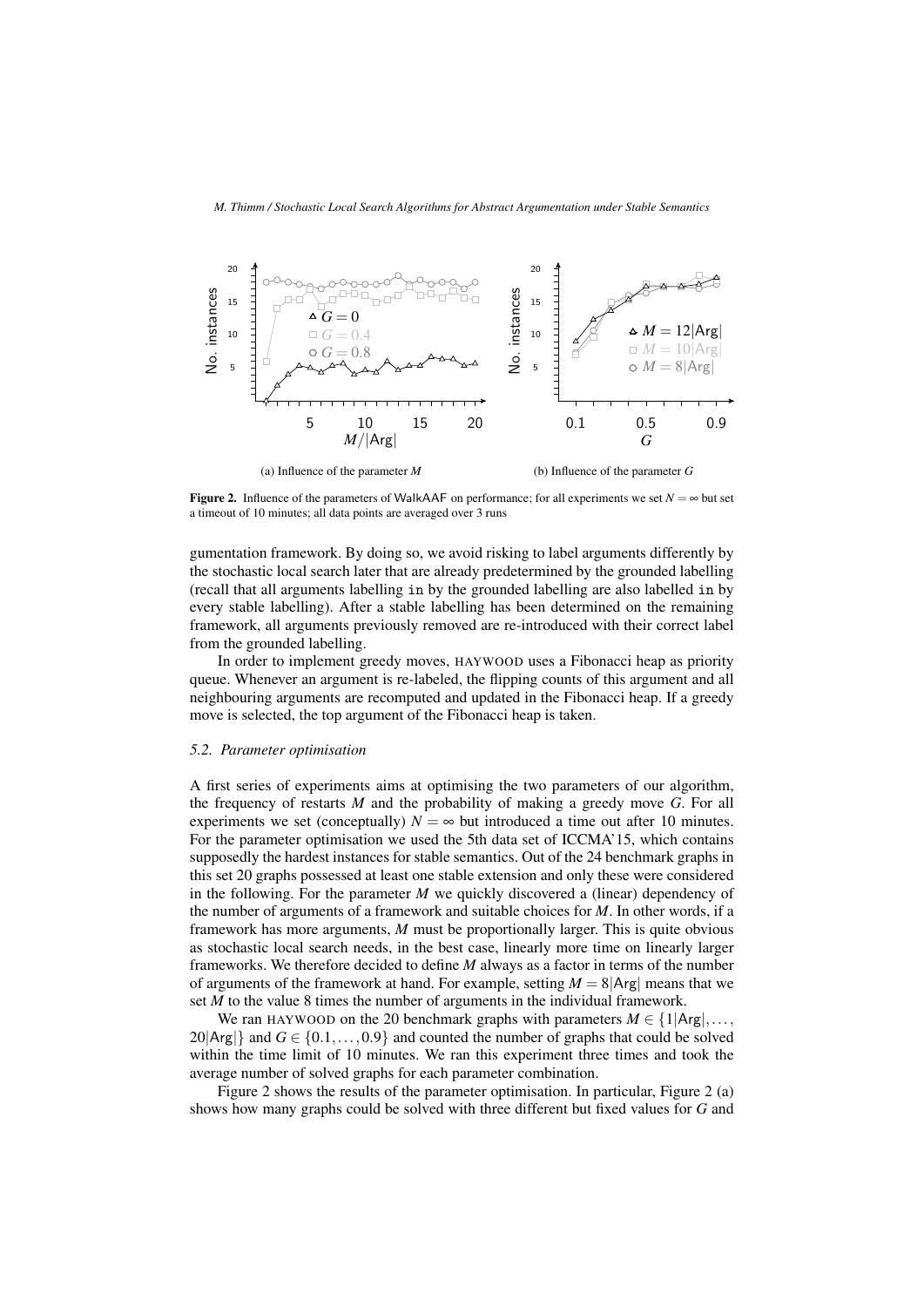|                   | ICCMA'15 |                |    |    |          |                |   | $ICCMA'17 - B$ |                |      |      |          | Sum   |
|-------------------|----------|----------------|----|----|----------|----------------|---|----------------|----------------|------|------|----------|-------|
|                   | 1        | $\overline{2}$ | 3  | 4  | 5        | 8              | 9 |                | $\overline{c}$ | 3    | 4    | 5        |       |
| pyglaf            | 24       | 24             | 24 | 18 | 20       | $\overline{c}$ | 6 | 33             | 33             | 28   | 49.6 | 27.3     | 289   |
| argmat-sat        | 24       | 24             | 24 | 18 | 20       | 2              | 6 | 32             | 32             | 32   | 50   | 27.6     | 291.6 |
| goDIAMOND         | 24       | 24             | 24 | 18 | 20       | $\overline{c}$ | 6 | 33             | 30             | 31   | 50   | 31       | 293   |
| <b>ASPARTIX-D</b> | 24       | 24             | 24 | 18 | 20       | 2              | 6 | 33             | 33             | 31   | 50   | 28.6     | 293.6 |
| ArgTools          | 24       | 24             | 24 | 18 | 20       | $\overline{c}$ | 6 | 33             | 31             | 31   | 44.6 | 25       | 282.6 |
| heureka           | 24       | 24             | 24 | 16 | 9        | $\overline{c}$ | 6 | 33             | 33             | 22   | 40   | 25       | 258   |
| EqArgSolver       | 24       | 24             | 24 | 4  | $\theta$ | 2              | 6 | 33             | 27             | 16   | 25   | $\Omega$ | 185   |
| HAYWOOD-1         | 24       | 24             | 24 | 18 | 17.3     | 1.6            | 6 | 32             | 29             | 27.6 | 45.6 | 22.6     | 272   |
| HAYWOOD-2         | 24       | 24             | 24 | 18 | 17.6     | 2              | 6 | 31.6           | 29.6           | 27.6 | 45.6 | 24.3     | 274.6 |
| HAYWOOD-3         | 24       | 24             | 24 | 18 | 18       | 1.6            | 6 | 31.6           | 29             | 27.3 | 46   | 24.6     | 274.3 |
| HAYWOOD-4         | 24       | 24             | 24 | 18 | 18.3     | 1.3            | 6 | 32.3           | 28             | 27.3 | 46   | 24.3     | 273.6 |

*M. Thimm / Stochastic Local Search Algorithms for Abstract Argumentation under Stable Semantics*

Table 1. Performance comparison A (ICCMA'15/ICCMA'17 benchmarks, number of solved instances) of our approach (HAYWOOD) with the best three reduction-based solvers from ICCMA'17 (pyglaf, argmatsat, goDIAMOND), the best reduction-based solver from ICCMA'15 (ASPARTIX-D), and all direct solvers from ICCMA'17 (ArgTools, heureka, EqArgSolver); our approach is parametrised with four versions for  $M = 2|\text{Arg}|$ ,  $G = 0.8$  (HAYWOOD-1),  $M = 6|\text{Arg}|$ ,  $G = 0.8$  (HAYWOOD-2),  $M = 10|\text{Arg}|$ ,  $G = 0.8$  (HAYWOOD-3), and  $M = 14 |Arg|$ ,  $G = 0.8$  (HAYWOOD-1); every cell gives the number of correctly solved instances within the time limit of 10 minutes (averaged over 3 runs)

increasing values for  $M$ . On the other hand, Figure 2 (b) shows how many graphs could be solved with three different but fixed values for *M* and increasing values for *G*.

We see that very low values for *M* are generally decreasing the performance of the solver significantly while increasing the parameter *G* has a significant positive impact with the optimal value being in between 0.8 and 0.9 for the test set (note that very large values for *G* such as 0.999 or even 1 result in almost zero solved instances as greedy moves alone are not sufficient; this is not visible from Figure 2 (b) alone). Moreover, for medium and high values of *G* such as  $G = 0.8$  the value of *M* has almost no impact. In fact, many graphs from the test set are solved without a single restart.

From the result of the parameter optimisation we decided to take four variants of HAYWOOD into the performance comparison: for  $M = 2 |Arg|$ ,  $G = 0.8$  (HAYWOOD-1),  $M = 6|Arg|$ ,  $G = 0.8$  (HAYWOOD-2),  $M = 10|Arg|$ ,  $G = 0.8$  (HAYWOOD-3), and  $M =$  $14|Arg|$ ,  $G = 0.8$  (HAYWOOD-4).

# *5.3. Performance comparison*

The next experiment (performance comparison A) compares the performance of our four solver variants with the seven state-of-the-art solvers mentioned earlier on the actual benchmark graphs from both ICCMA'15 and ICCMA'17. More precisely, the solvers we included are pyglaf 0.2, argmat-sat 1.0.0, goDIAMOND 0.6.6, ASPARTIX-D (IC-CMA'15 version), ArgTools 2.0.0, heureka 0.2, and EqArgSolver 2.76. We used all test sets 1-5, 7-9 from ICCMA'15<sup>9</sup> and group B from ICCMA'17 (the latter contained the graphs used for the stable semantics track) but removed all graphs without a stable extension (in particular we removed the complete test set 7 from ICCMA'15 because of this reason). We ended up with 322 benchmark graphs in total<sup>10</sup>.

<sup>&</sup>lt;sup>9</sup>Note that test set 6 was not used in ICCMA'15

 $^{10}$ The used instances can be downloaded from  $http://mthim.de/misc/slsinst.zip$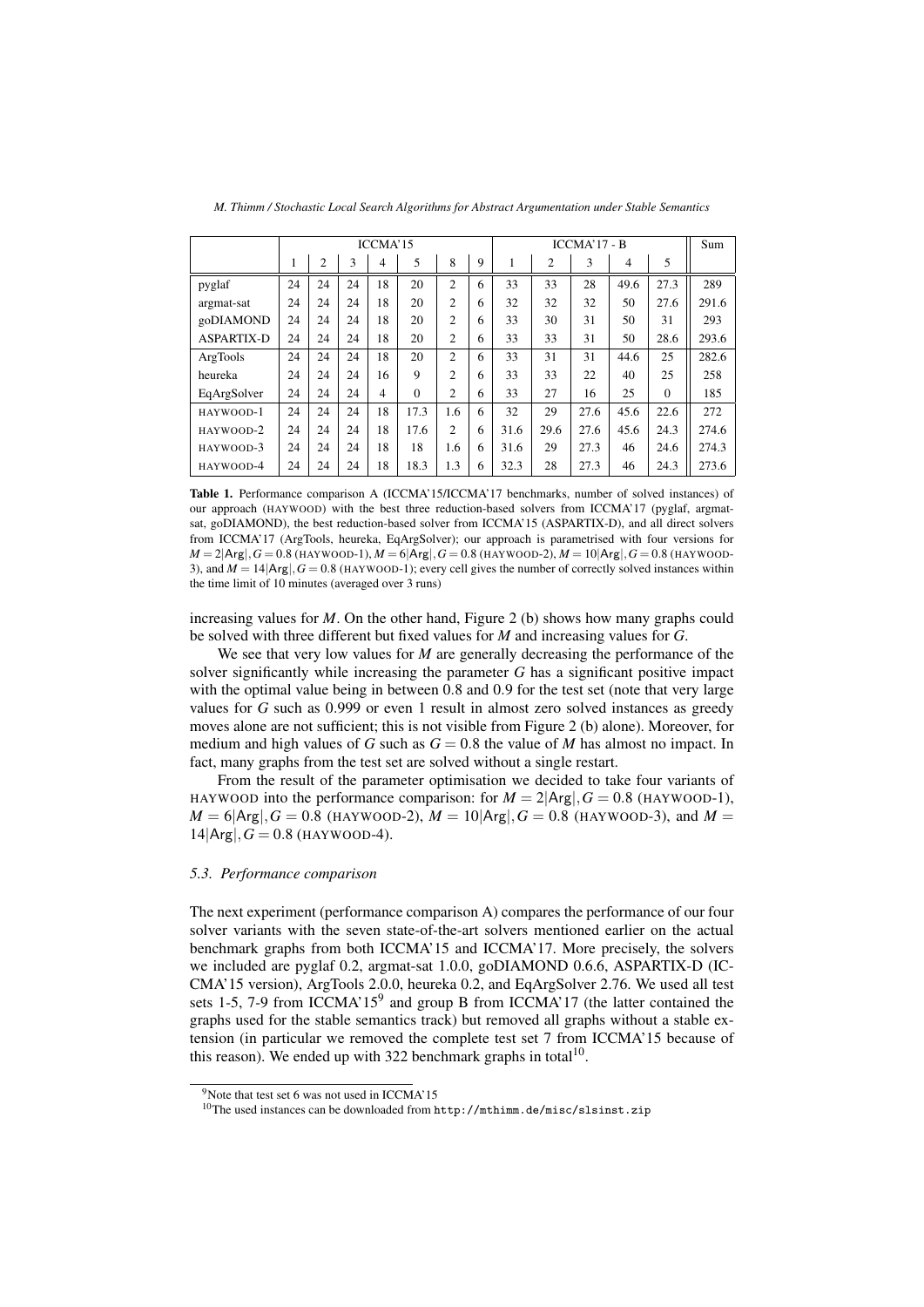|                   | Barabási-Albert random graphs with varying number of arguments |     |             |     |      |      |      |      |      |      | Sum   |
|-------------------|----------------------------------------------------------------|-----|-------------|-----|------|------|------|------|------|------|-------|
|                   | 10k                                                            | 20k | 30k         | 40k | 50k  | 60k  | 70k  | 80k  | 90k  | 100k |       |
| pyglaf            | 17                                                             | 23  | 28          | 36  | 41   | 51   | 67   | 70   | 77   | 82   | 492   |
| goDIAMOND         | 31                                                             | 56  | 76          | 111 | 140  | 168  | 213  | 259  | 300  | 335  | 1689  |
| <b>ASPARTIX-D</b> | 12                                                             | 17  | 23          | 30  | 35   | 44   | 62   | 61   | 70   | 76   | 430   |
| ArgTools          | 47                                                             | 168 | 369         | 644 | 1004 | 1447 | 2017 | 2629 | 3359 | 4130 | 15814 |
| HAYWOOD-1         | 7                                                              | 7   | $\mathbf Q$ | 12  | 16   | 19   | 21   | 22   | 29   | 33   | 175   |
| HAYWOOD-2         | 6                                                              | 5   | $\mathbf Q$ | 11  | 11   | 13   | 17   | 21   | 23   | 27   | 143   |
| HAYWOOD-3         | 6                                                              | 6   | $\mathbf Q$ | 8   | 11   | 13   | 17   | 19   | 24   | 27   | 140   |
| HAYWOOD-4         |                                                                |     |             | 9   | 10   | 13   | 20   | 20   | 24   | 25   | 140   |

*M. Thimm / Stochastic Local Search Algorithms for Abstract Argumentation under Stable Semantics*

Table 2. Performance comparison B (Barabási-Albert graphs, total runtime) of our approach (HAYWOOD) with the best three reduction-based solvers from ICCMA'17 (pyglaf, argmat-sat, goDIAMOND), the best reductionbased solver from ICCMA'15 (ASPARTIX-D), and all direct solvers from ICCMA'17 (ArgTools, heureka, EqArgSolver); all solvers which had at least one timeout on any instance have been removed (these were argmat-sat, heureka, EqArgSolver); our approach is parametrised with four versions for  $M = 2|\text{Arg}|$ ,  $G =$ 0.8 (HAYWOOD-1),  $M = 6 |Arg|$ ,  $G = 0.8$  (HAYWOOD-2),  $M = 10 |Arg|$ ,  $G = 0.8$  (HAYWOOD-3), and  $M =$  $14|Arg|$ ,  $G = 0.8$  (HAYWOOD-1); every cell gives the total runtime in seconds (rounded) on all correctly solved instances within the time limit of 10 minutes (averaged over 3 runs)

We asked every solver to determine a stable extension and set a timeout of 10 minutes. We repeated this experiment three times and took the average over these three runs. Table 1 shows the results in terms of number of solved instances within the time limit (the larger the better). We can see that the performance of our approach does not reach the performance of the best reduction-based approaches but beats two of the three direct approaches (note also that the used version of ArgTools is an updated version and not the one used at ICCMA'17).

However, stochastic local search algorithms usually show their true advantage when applied to random instances [2, Chapter 6]. So we did another experiment (performance comparison B) on benchmark graphs generated using the Barabási-Albert model (this models showed the most significant impact compared to other random models such as Erdős-Rényi and Watts-Strogatz). In particular, we generated  $10$  graphs with  $10,000$ to 100,000 arguments (in steps of 10,000 arguments) using AFBenchGen $2^{11}$  with the BA WS probCycles parameter set to 0.9 (this parameter controls the probability of an argument being part of a cycle). Again we asked every solver to determine a stable extension, set a timeout of 10 minutes, and repeated this experiment 3 times, taking the average over number of solved instances and runtimes. Almost all solvers were able to solve all 100 instances in all three runs, the remaining ones (argmat-sat, heureka, EqArg-Solver) were not considered further. Table 2 shows the results in terms of total runtime (in seconds) over all solved instances (the lower the better).

The results of the latter experiment show a significant performance increase of our approach. While the best direct approach needed a bit over 4 hours to compute all solutions and the best reduction-based approach a bit over 7 minutes, our approach only needed about 2-3 minutes, therefore quite drastically outperforming even the best direct approaches. Although the general performance of our approach is mid-range, the drastic performance jump on specific instances such as instances generated by the Barabasi- ´ Albert model, shows that the approach is indeed competitive.

 $^{11}\mathrm{https://sourceforge.net/projects/afbenchgen/}$